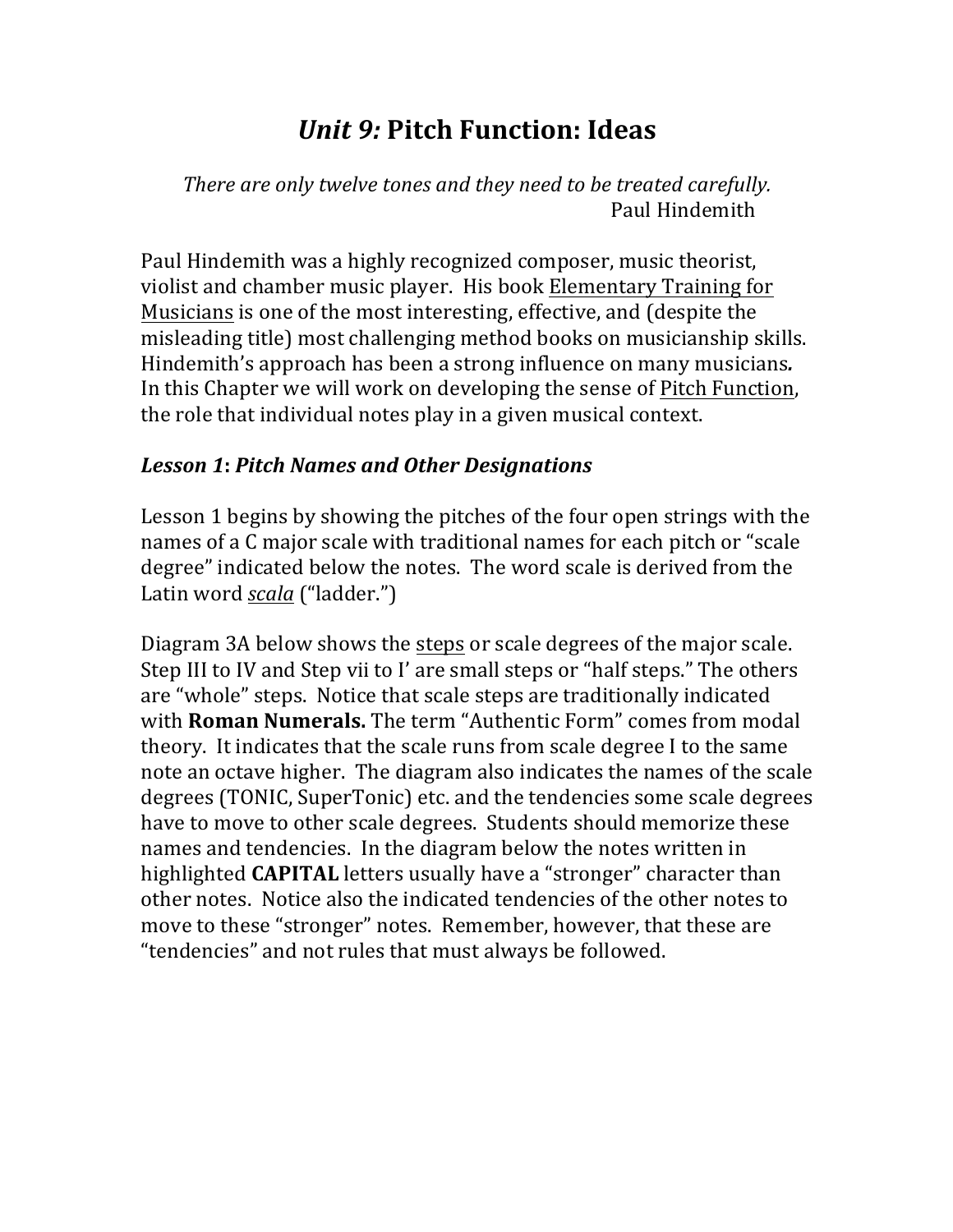**Diagram 3A**

 **STEP I' (TONIC') Upper Root** of tonic triad *Step vii (leading tone) Usually moves up to step I*

 *Step vi(submediant) Often moves down to step V*

 **STEP V (DOMINANT) Fifth** of the tonic triad

 *Step IV (subdominant) Usually moves down to step III* **STEP III** (**Mediant) Third** of the tonic triad

 *Step ii (supertonic) Often moves down to tonic or up to mediant*

**STEP I (TONIC) Root** of tonic the triad

As in previous Chapters, each Lesson contains several Exercises that can be used for ear training exercises as well as for performance exercises. Teachers and students may use teaching and learning techniques covered in early lessons, or invent their own techniques.

### Lesson 2: C Major Scale in Position 0, Authentic Form (Tonic to **Tonic)**

Authentic form means that the scale runs from the first scale degree (tonic) to the first scale degree (tonic) an octave higher.

# *Lesson 3:* **C Major Scale in Position 0, Plagal Form (Dominant to) Dominant)**

Plagal form means that the scale runs from the fifth scale degree (dominant) to the fifth scale degree (dominant) an octave higher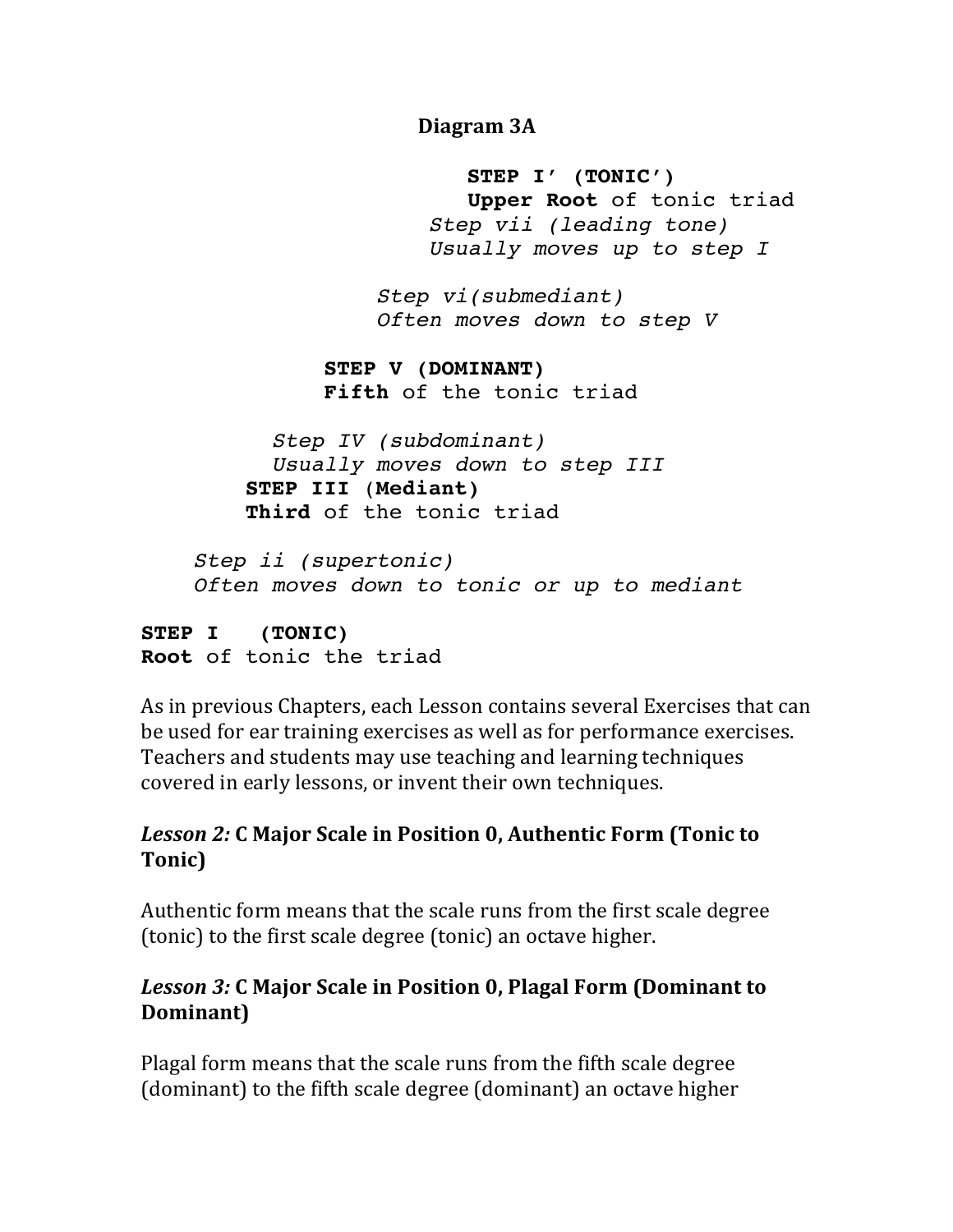# Lesson 4: C Major Scale in Position 5, Plagal Form (Dominant to **Dominant)**

The procedures used in Lessons  $1$  to  $3$  may be applied to this lesson.

# Lesson 5: All Major Keys Divided into Four Categories

To this point in this Chapter all examples have been in C major. The key of C major has a key signature of no sharps and no flats. Now it is time to learn to use other keys. Other keys have between 1 and 7 sharps or flats in their key signatures to indicate changing a note up or down by a half step or minor second. A sharp sign indicates raising a note a minor second; a flat sign indicates lowering a note by a minor second. The sharps or flats of a key signature apply to all octaves in which the given note appears. Students should memorize the order and placement of the sharps and flats in a key signature.

The division of major keys into four categories is meant to show special characteristics and relationships of the various keys

**Category 1**: C Major (No Accidentals)

**Category 2:** Commonly Used Major Scales with 1 to 4 flats.  $F(1$  flat), Bb $(2$  flats), Eb $(3$  flats), Ab $(4$  flats) shown first with accidentals and then with key signatures.

**Category 3:** Less Commonly Used Major Scales. Db (5 flats) and  $C#$  (7 sharps): These two scales are "enharmonic"; they are spelled differently, but they sound the same Gb  $(6$  flats) and  $FH$   $(6$  sharps): These two scales are also enharmonic; Cb  $(7$  flats) and  $B$   $(5$  sharps): These two scales are also enharmonic.

**Category 4:** Commonly Used Major Scales with 1 to 4 Sharps G (1 sharp), D (2 sharps), A (3 sharps), E (4 sharps) shown first with accidentals and then with key signatures.

### Lesson 6: Minor Keys (Natural Minor Form) Divided into Four **Categories**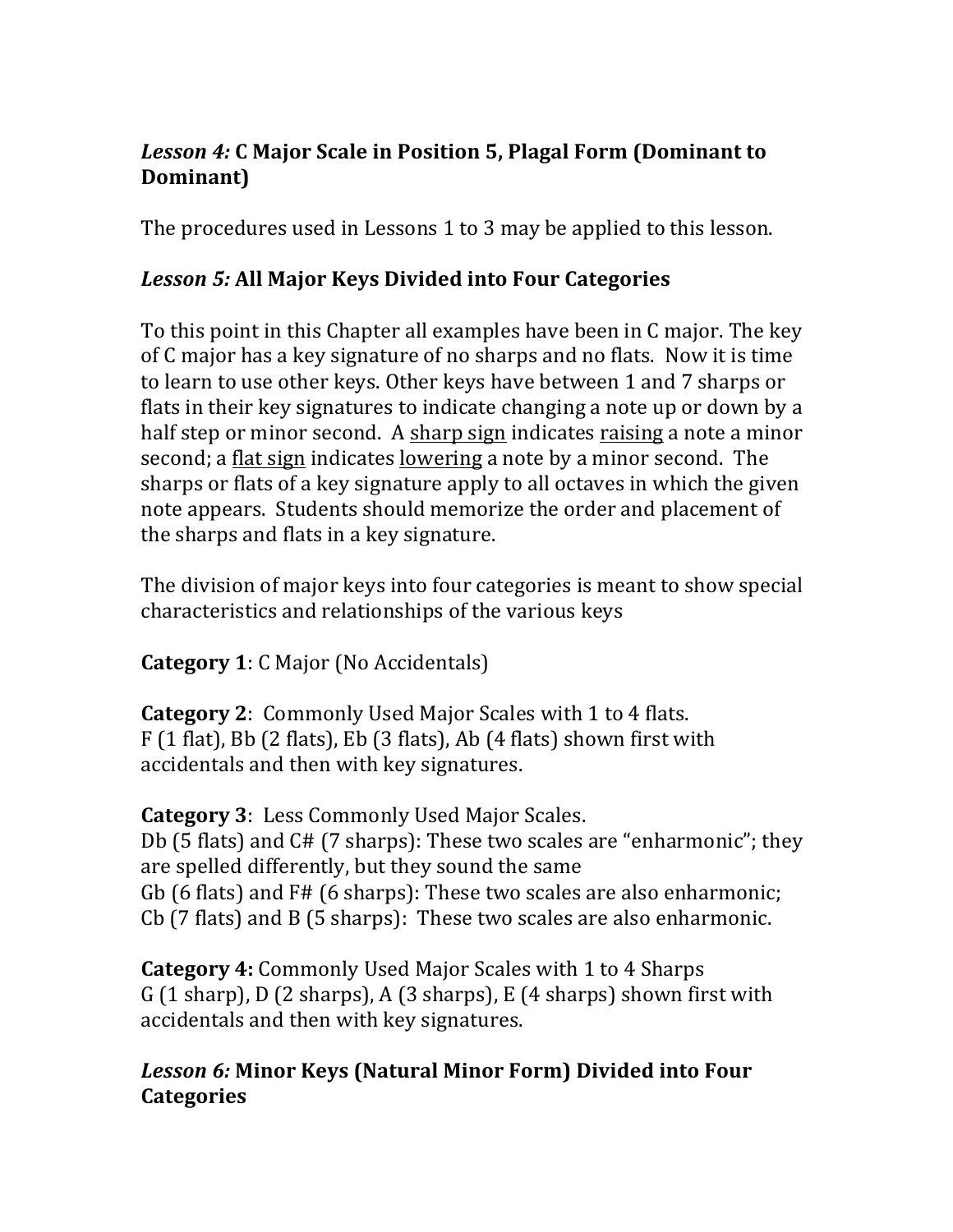Now we turn to minor keys, more specifically we turn to minor keys in the natural minor form. The term "natural minor" means that the minor scale uses the same notes as the major scale, but the notes begin on the sixth scale of the major scale. Study the following information carefully.

| C Major Scale:               |  |  |   |     |        |             |    |   |
|------------------------------|--|--|---|-----|--------|-------------|----|---|
| Scale Degrees 1 2 34 5 6     |  |  |   | -78 |        |             |    |   |
| Scale Names<br>C D EF G A BC |  |  |   |     |        |             |    |   |
|                              |  |  |   |     |        |             |    |   |
| A Minor Scale:               |  |  |   |     |        |             |    |   |
| (Natural Minor Form)         |  |  |   |     |        |             |    |   |
| Scale Degrees                |  |  |   |     |        | 23 4 56 7 8 |    |   |
| Scale Names                  |  |  | A | BC. | $\Box$ | <b>EF</b>   | G. | A |
|                              |  |  |   |     |        |             |    |   |

**Category 1:** A Minor Scale All Natural Notes, No Accidentals Needed

**Category 2:** Commonly Used Minor Scales with 1 to 4 flats. D  $(1$  flat), G  $(2$  flats), C  $(3$  flats), F  $(4$  flats) shown first with accidentals and then with key signatures.

**Category 3:** Less Commonly Used Minor Scales. Bb (5 flats) and  $A#$  (7 sharps): These two scales are "enharmonic"; they are spelled differently, but they sound the same Eb  $(6$  flats) and  $D# (6$  sharps): These two scales are also enharmonic; Ab  $(7$  flats) and  $G# (5 \text{ sharps})$ : These two scales are also enharmonic.

**Category 4:** Commonly Used Scales with 1 to 4 Sharps.

 $C#$  (4 sharps),  $F#$  (3 sharps), B (2 sharps), E (1 sharp): These scales are shown first with accidentals and then with key signatures. For all of these major and minor scales notice carefully the way the accidentals (sharps and flats) are arranged and written in the key signature. Notice that the flats or sharps always move in intervals of a fourth or a fifth.

The **Circle of Fifths**, shown below is a frequently used way to show the relations between all Major and all Minor keys. Studying it will help you learn the key signatures of these keys.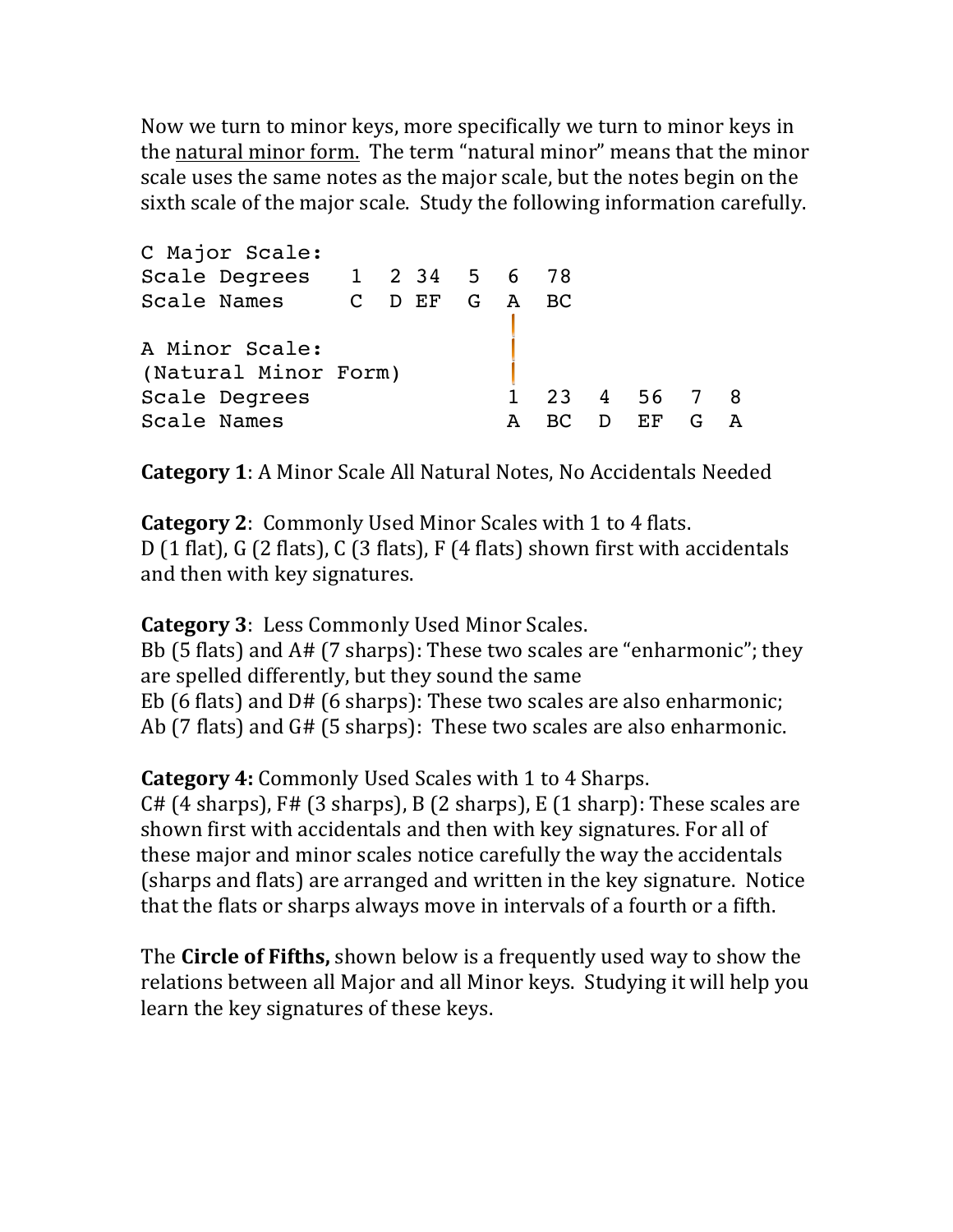### **The Circle of Fifths**



Students should practice playing the scales slowly at first with a focus on accuracy. Then they can play them in faster tempo. After having gone through the scales in the given order they should practice them in random order.

# Lesson 7: Parallel Minor Scale Types (Same Key Signature, Same *Tonic, Different Accidentals for some degrees)*

Parallel Minor Scales are minor scales that begin with the **same** tonic, and then continue with one of four scale types – **Natural Minor** with no raised or lowered scale degrees, **Harmonic Minor** with raised scale degree 7, **Melodic Minor** (Ascending) with raised scale degrees 6 and 7, and Melodic Minor (Descending) with no raised or lowered scale degrees.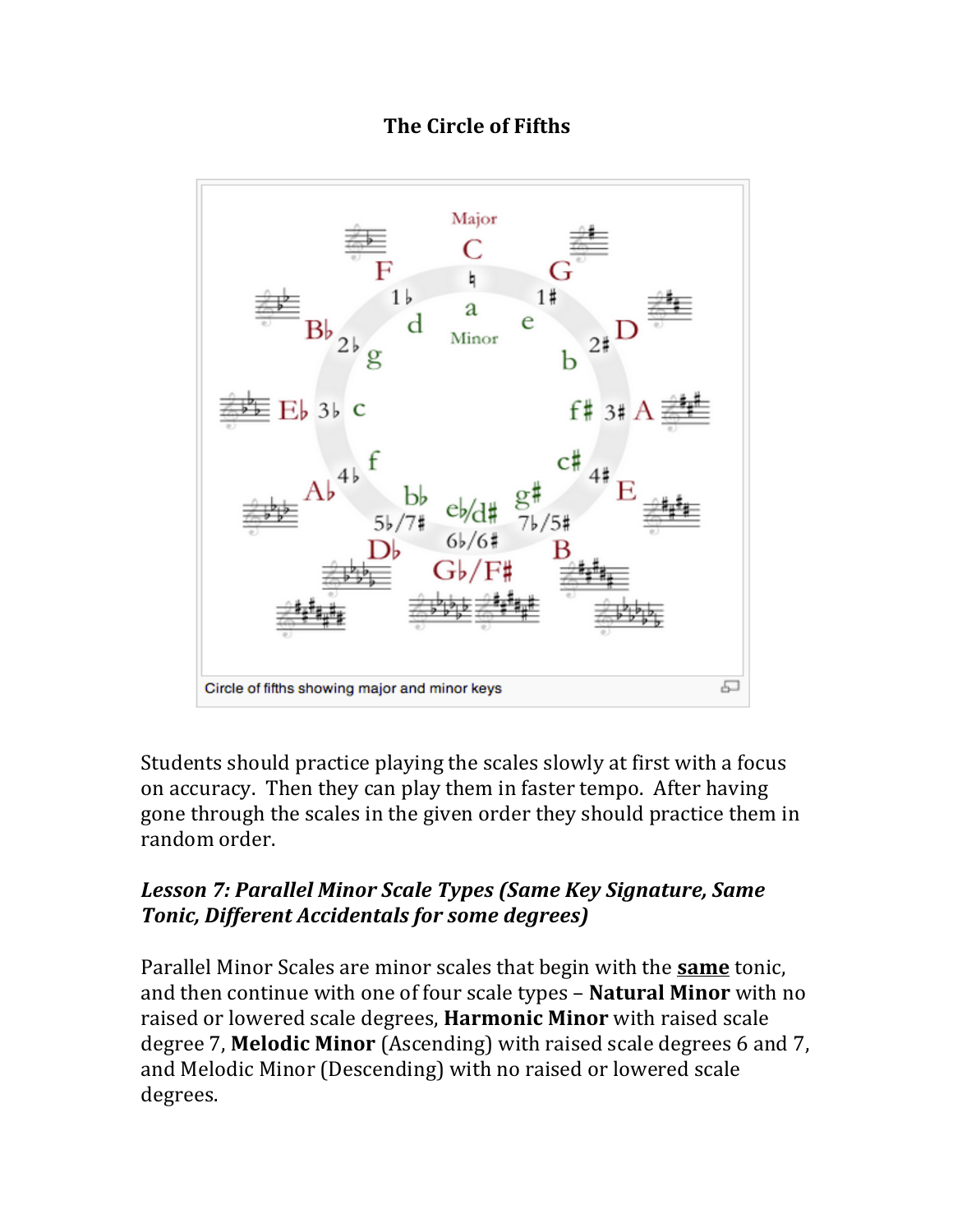The observant student will possibly notice that in terms of the actual notes of the scales there really only three different types of minor scales – Natural Minor, Harmonic Minor, and Melodic Minor. Natural Minor and Melodic Minor (descending) have exactly the same notes. Why, then, should they have two different names? This possibly came from a somewhat old-fashioned view that in a properly written composition, the composer should use Melodic Minor (ascending) for an ascending scale passage and Melodic Minor (descending) for a descending passage. In actual music this "so-called" rule is not necessarily followed. A good example of this would be in Bach's Third Cello Suite, Minuet No. 2 where the first phrase is a descending passage written in Ascending Melodic Minor. 

# *Lesson 8:* **From Major to Relative Minor (same key signature, different tonic note***)*

The relative minor scale begins on the  $6<sup>th</sup>$  degree of a major scale. For example, the relative minor of C major is A minor; the relative minor of D major is B minor. A major scale and its relative minor scale are written with the same key signature.  $C$  major and  $A$  minor are both written with the key signature of no sharps or flats. D major and  $B$ minor are written with the key signature of two sharps ( $F#$  and  $C#$ ).

The interval structure of a major scale (C Major) and its relative minor (A minor) differ from each other in terms of three scale degrees. **Table 4A** shows the notes of both scales with the intervals between them and the two tonic notes. The three critical scale degrees  $(36 \text{ and } 7)$  are highlighted.

| Scale          | 1             | $\overline{2}$ | $\overline{\mathbf{3}}$ | 4              | 5              |                         |                         |                |
|----------------|---------------|----------------|-------------------------|----------------|----------------|-------------------------|-------------------------|----------------|
| Degrees        |               |                |                         |                |                |                         |                         |                |
| C MAJ          | $\mathcal{C}$ | D              | $\overline{\mathbf{E}}$ | F              | G              | $\overline{A}$          | $\overline{\mathbf{B}}$ | C              |
|                |               |                |                         |                |                |                         |                         |                |
| Intervals   P1 |               | M <sub>2</sub> | M <sub>3</sub>          | P <sub>4</sub> | P <sub>5</sub> | M6                      | M <sub>7</sub>          | P <sub>8</sub> |
| above C        |               |                |                         |                |                |                         |                         |                |
| A Min          | A             | B              |                         | D              | E              | $\overline{\mathrm{F}}$ | G                       | A              |
| Intervals      | P1            | M <sub>2</sub> | m3                      | P <sub>4</sub> | <b>P5</b>      | m6                      | m7                      | P <sub>8</sub> |
| above A        |               |                |                         |                |                |                         |                         |                |

Table 4A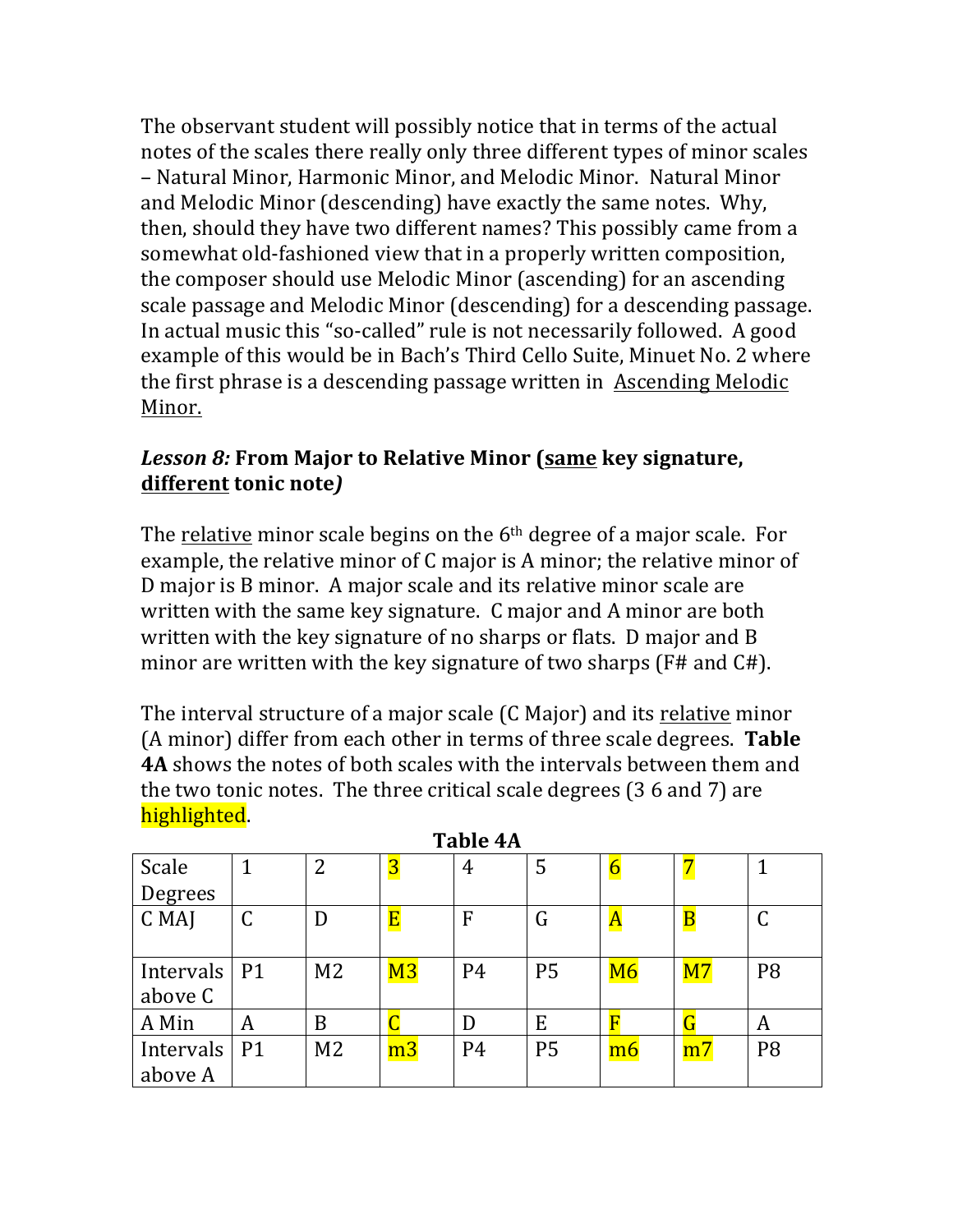# Lesson 9: From Major to Parallel Minor (different key signature, same tonic)

The parallel minor of a major scale is a scale that begins on the same first degree or tonic. For example the parallel minor of  $C$  major is  $C$ minor. In order to have the proper intervals in the parallel minor scale, it must be written with a key signature that has more flats for some keys or fewer sharps for others. Table 4B shows the key signatures for parallel major and minor keys

| Key                     | Signature        | Key                    | Signature                         | Key          | Key          |
|-------------------------|------------------|------------------------|-----------------------------------|--------------|--------------|
| <b>Notes</b>            | Accidentals      | <b>Notes</b>           | Accidentals                       | <b>Notes</b> | <b>Notes</b> |
| Major                   | Major            | Major                  | Major                             | Relative     | Relative     |
| Sharp                   | Sharp            | Flat                   | Flat                              | Minor        | Minor        |
| <b>Keys</b>             | <b>Keys</b>      | <b>Keys</b>            | <b>Keys</b>                       | Sharp        | Flat         |
|                         |                  |                        |                                   | <b>Keys</b>  | <b>Keys</b>  |
| $\mathsf C$             | None             |                        |                                   | A            |              |
| $\mathsf G$             | F#               |                        |                                   | ${\bf E}$    |              |
| $\mathbf D$             | <b>F# C#</b>     |                        |                                   | B            |              |
| A                       | F# C# G#         |                        |                                   | F#           |              |
| E                       | F# C# G#         |                        |                                   | C#           |              |
|                         | D#               |                        |                                   |              |              |
| $\overline{\mathbf{B}}$ | <b>F# C# G#</b>  | $\overline{\text{Cb}}$ | <b>Bb Eb Ab</b>                   | G#           | <u>Ab</u>    |
|                         | D#               |                        | Db                                |              |              |
|                         | A#               |                        | Gb Cb Fb                          |              |              |
| F#                      | F# C# G#         | $\overline{G}$         | <b>Bb</b> Eb Ab                   | D#           | Eb           |
|                         | $\overline{D}$ # |                        | $\overline{\mathbf{D}}\mathbf{b}$ |              |              |
|                         | <b>A# E#</b>     |                        | Gb Cb                             |              |              |
| C#                      | F# C# G#         | Db                     | <b>Bb Eb Ab</b>                   | A#           | <b>Bb</b>    |
|                         | D#               |                        | Db                                |              |              |
|                         | A# E# B#         |                        | Gb                                |              |              |
|                         |                  | Ab                     | <b>Bb</b> Eb Ab                   |              | F            |
|                         |                  |                        | D <sub>b</sub>                    |              |              |
|                         |                  | Eb                     | <b>Bb</b> Eb Ab                   |              | $\mathsf C$  |
|                         |                  | Bb                     | Bb Eb                             |              | G            |
|                         |                  | F                      | <b>Bb</b>                         |              | D            |

Table 4R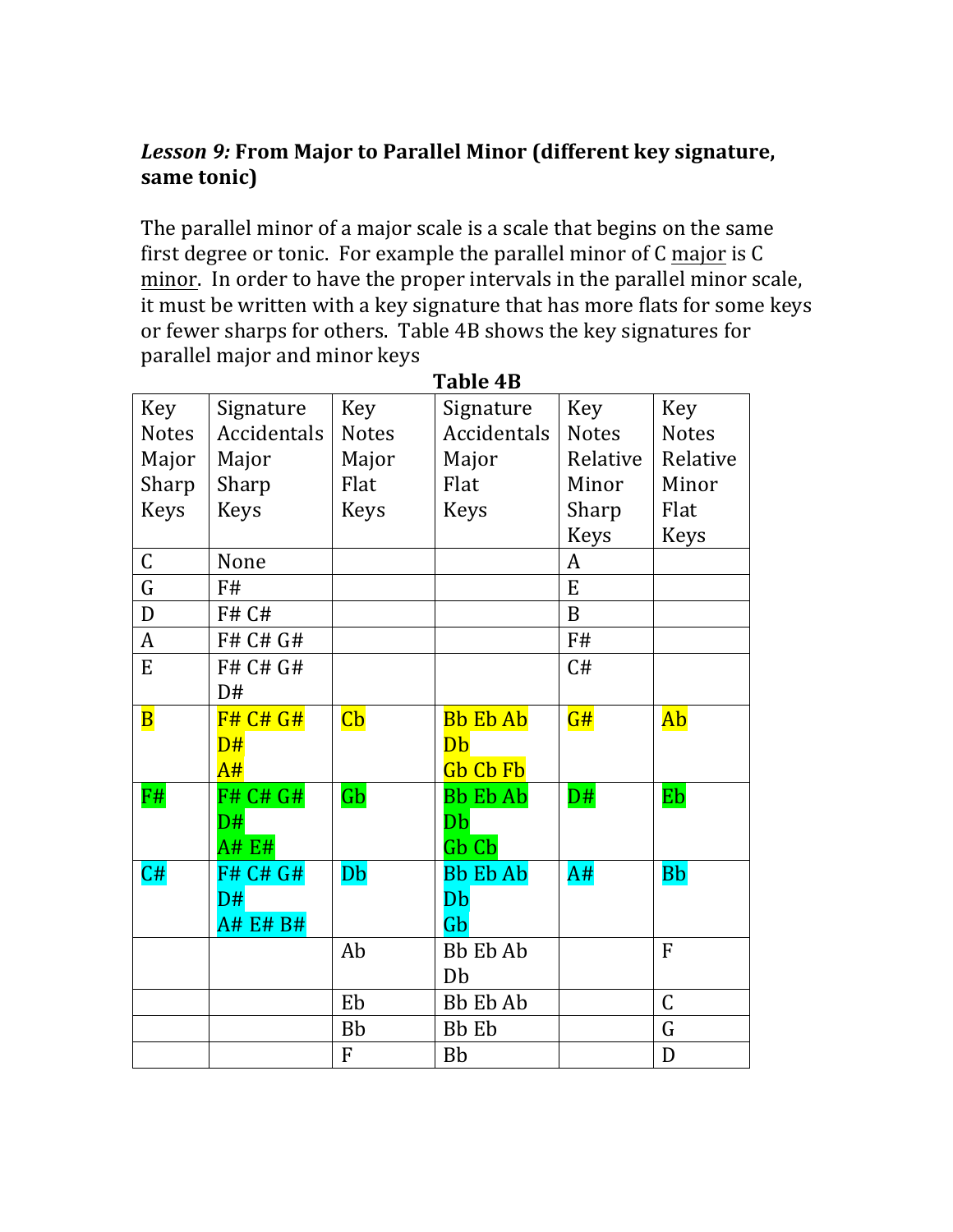Notice that in the middle of the chart there are three rows of pitch names with background colors. These signify enharmonic notes, notes that sound the same but are written differently. For example, B and Db sound the same but they are written differently.

# *Quiz* on Major Scales (A), Types of Minor Scales (Natural, Harmonic, *Melodic)* and Relations between Major and Minor Scales (Parallel, *Relative)*

The following quiz tests spelling of major and minor keys and the meaning terms Natural, Harmonic, Melodic, Parallel, and Relative.

A. For each of the following major keys list the accidentals in key signature order. For example A Major would be  $F#$ ,  $F#$ ,  $F#$ .

1. Db Major \_\_\_\_\_\_\_\_\_\_\_\_\_\_\_\_\_\_\_\_\_\_\_\_\_\_\_\_\_\_\_\_\_

2. F# Major \_\_\_\_\_\_\_\_\_\_\_\_\_\_\_\_\_\_\_\_\_\_\_\_\_\_\_\_\_\_\_\_\_

3. Bb Major \_\_\_\_\_\_\_\_\_\_\_\_\_\_\_\_\_\_\_\_\_\_\_\_\_\_\_\_\_\_\_\_\_

4. Major \_\_\_\_\_\_\_\_\_\_\_\_\_\_\_\_\_\_\_\_\_\_\_\_\_\_\_\_\_\_\_\_\_

5. Gb Major \_\_\_\_\_\_\_\_\_\_\_\_\_\_\_\_\_\_\_\_\_\_\_\_\_\_\_\_\_\_\_\_\_

B. For each of the following minor keys list the accidentals in key signature order. For example F Minor would be Bb Eb Ab Db

- 1. Eb Minor \_\_\_\_\_\_\_\_\_\_\_\_\_\_\_\_\_\_\_\_\_\_\_\_\_\_\_\_\_\_\_\_\_
- 2. G# Minor \_\_\_\_\_\_\_\_\_\_\_\_\_\_\_\_\_\_\_\_\_\_\_\_\_\_\_\_\_\_\_\_\_
- 3. Ab Minor \_\_\_\_\_\_\_\_\_\_\_\_\_\_\_\_\_\_\_\_\_\_\_\_\_\_\_\_\_\_\_\_\_
- 4. B Minor \_\_\_\_\_\_\_\_\_\_\_\_\_\_\_\_\_\_\_\_\_\_\_\_\_\_\_\_\_\_\_\_\_
- 5. E Minor \_\_\_\_\_\_\_\_\_\_\_\_\_\_\_\_\_\_\_\_\_\_\_\_\_\_\_\_\_\_\_\_\_

C. For each of the following major or minor keys name the parallel minor, or the relative minor as indicated. For example the parallel minor of D Major would be D Minor; the relative major of Bb Minor would be Db Major; the parallel minor of C Major would be C Minor.

1. C Major Minor \_\_\_\_\_\_\_\_\_\_\_\_\_\_\_\_\_\_\_\_\_\_\_\_\_\_\_\_\_\_\_\_\_ 2. D# Minor, Relative Major 3. Ab Minor. Parallel Major \_\_\_\_\_\_\_\_\_\_\_\_\_\_\_\_\_\_\_\_\_\_\_\_\_\_\_\_\_\_\_\_\_ 4. F# Major, Parallel Minor \_\_\_\_\_\_\_\_\_\_\_\_\_\_\_\_\_\_\_\_\_\_\_\_\_\_\_\_\_\_\_\_\_ 5. Db Major. Relative Minor\_\_\_\_\_\_\_\_\_\_\_\_\_\_\_\_\_\_\_\_\_\_\_\_\_\_\_\_\_\_\_\_\_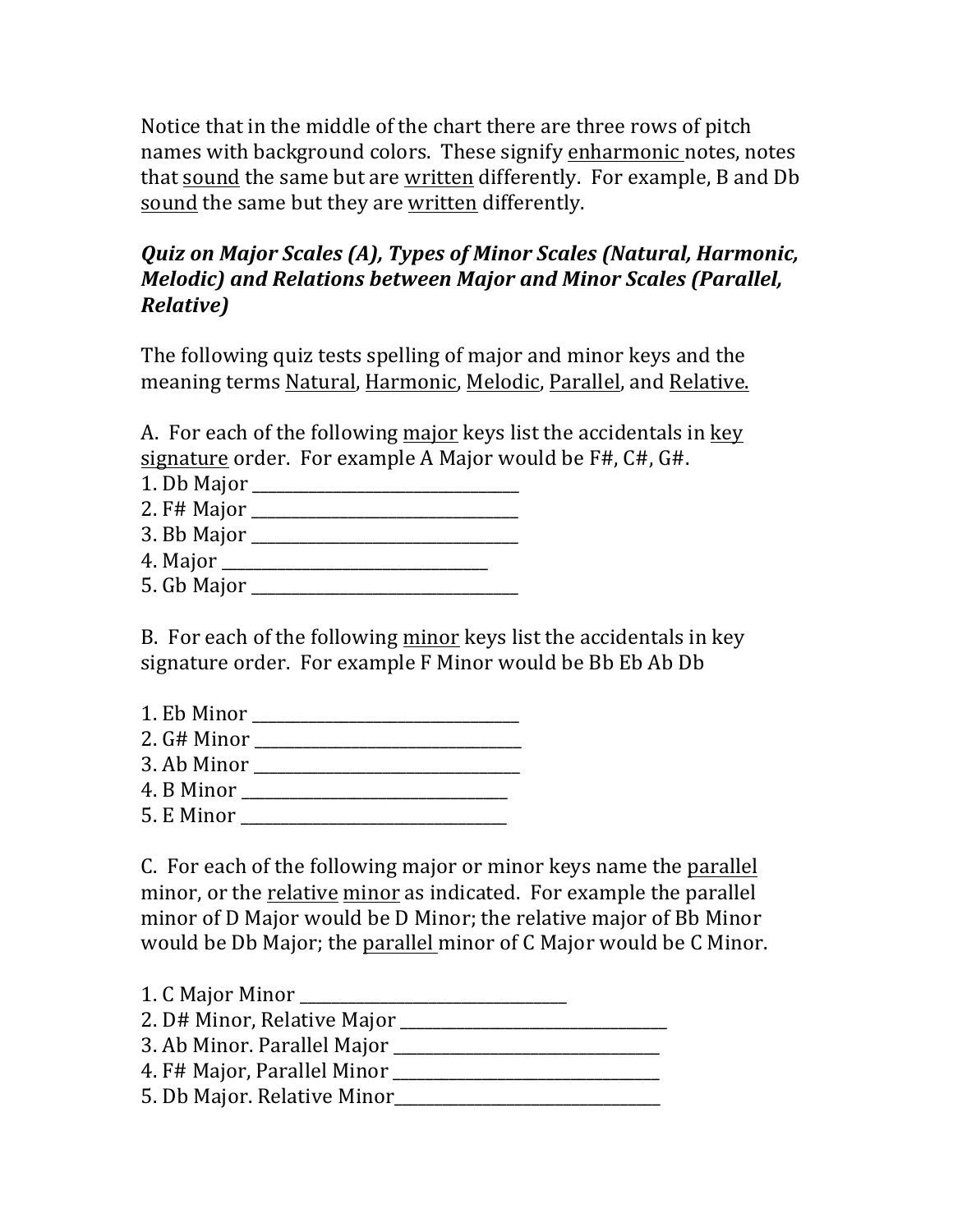D. For each of the following minor scales, indicate the type of minor as natural minor, harmonic minor, or melodic minor. For example: B C# D E F# G A# B would be harmonic minor.

1. F# G# A B C# D E F# \_\_\_\_\_\_\_\_\_\_\_\_\_\_\_\_\_\_\_\_\_\_\_\_\_\_\_\_\_\_\_\_\_ 2. Eb F Gb Ab Bb Cb D Eb \_\_\_\_\_\_\_\_\_\_\_\_\_\_\_\_\_\_\_\_\_\_\_\_\_\_\_\_\_\_\_\_\_  $\begin{array}{l} \textbf{3. A B C D E F G A} \end{array}$ 4. D E F G A B C# D \_\_\_\_\_\_\_\_\_\_\_\_\_\_\_\_\_\_\_\_\_\_\_\_\_\_\_\_\_\_\_\_\_ 5. G A Bb C D Eb F# G

#### Lesson 10: C Minor Scale, Harmonic Minor, Melodic Patterns for Ear **Training and Sight Singing**

This lesson provides exercises in Position 5 that are based on the C Minor scale in Harmonic Minor.

#### Lesson 11: Chromatic Scale in One Octave with OneShunTwo **Syllables**

A chromatic scale is a scale that moves by half steps from a given tonic note to the tonic note one octave above. There are 12 different notes in the chromatic scale, not counting the tonic one octave above the first note of the scale. Ex. 1 (in the musical examples) and **Table 4C** (below) present the C chromatic scale in Position 5 ascending and descending, with pitch letters, degree numbers, degree names according to the **OneShunTwo** system, and fingering (string/finger).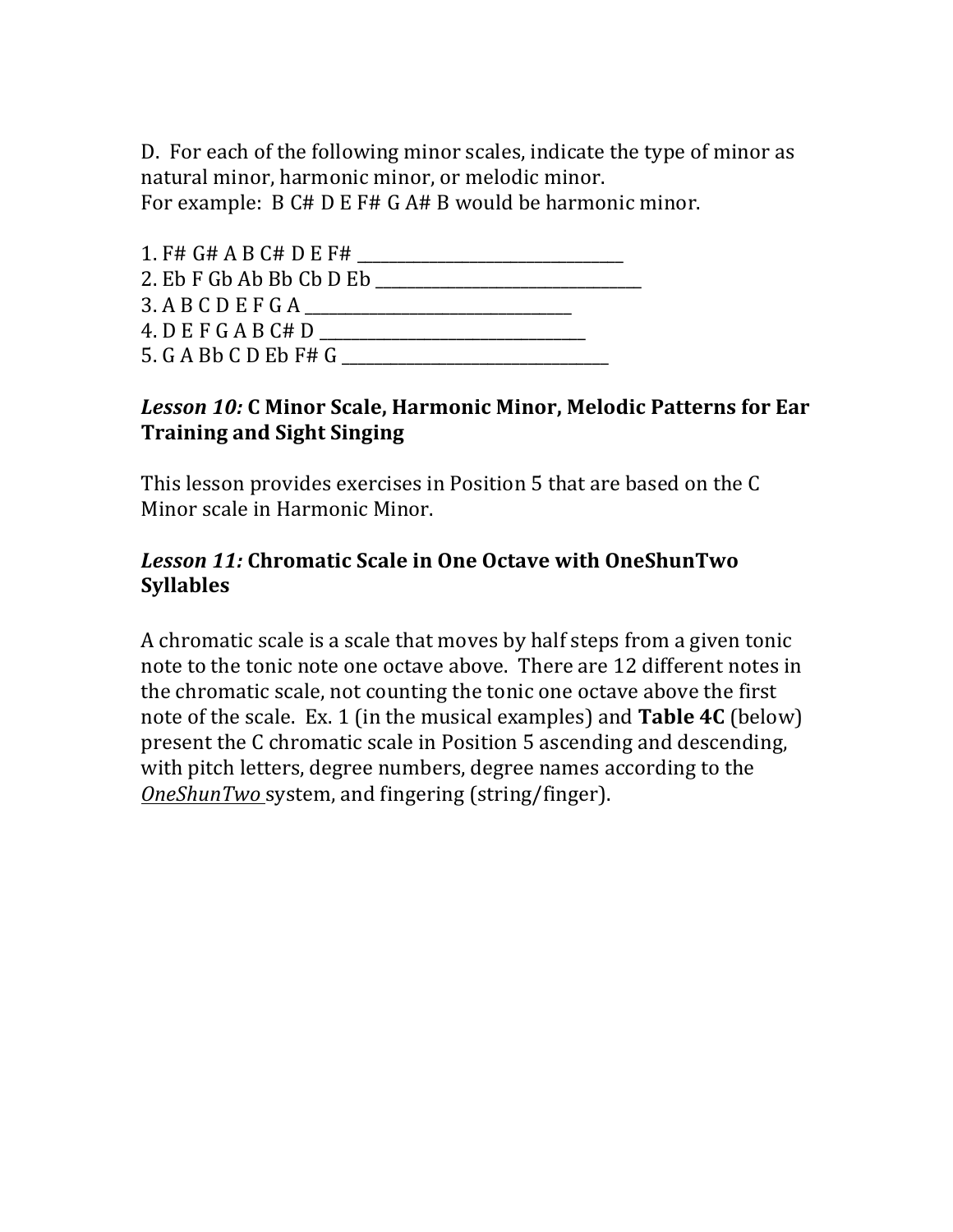### Table 4C: Ascending and Descending Chromatic Scale **With OneShunTwo Syllables** And Relative Importance of Scale Degrees

| <b>Ascending Chromatic Scale</b> |                |               | <b>Descending Chromatic Scale</b> |                         |              |  |  |
|----------------------------------|----------------|---------------|-----------------------------------|-------------------------|--------------|--|--|
| Pitch                            | Degree         | Degree        | Pitch                             | Degree                  | Degree       |  |  |
| <b>Names</b>                     | <b>Numbers</b> | <b>Names</b>  | Names                             | <b>Numbers</b>          | <b>Names</b> |  |  |
| <b>Sharps</b>                    | <b>Sharps</b>  | <b>Sharps</b> | <b>Flats</b>                      | <b>Flats</b>            | <b>Flats</b> |  |  |
| $\boldsymbol{\mathcal{C}}$       |                | <b>One</b>    | $\boldsymbol{C}$                  | 1                       | <b>One</b>   |  |  |
| C#                               | #1             | Shun          | Db                                | b2                      | Floo         |  |  |
| D                                | $\overline{2}$ | Two           | D                                 | $\overline{2}$          | Two          |  |  |
| D#                               | #2             | Shoo          | Eb                                | b3                      | Flee         |  |  |
| $\boldsymbol{E}$                 | 3              | <b>Three</b>  | E                                 | $\overline{\mathbf{3}}$ | <b>Three</b> |  |  |
| F                                | 4              | Four          | F                                 | $\boldsymbol{4}$        | <b>Four</b>  |  |  |
| F#                               | #4             | Shore         | ርዊዎታ                              | $\overline{AB}$         | <b>Flive</b> |  |  |
| G                                | 5              | <b>Five</b>   | G                                 | 5                       | <b>Five</b>  |  |  |
| G#                               | #5             | <b>Shive</b>  | Ab                                | b6                      | Flix         |  |  |
| A                                | 6              | <b>Six</b>    | A                                 | 6                       | <b>Six</b>   |  |  |
| A#                               | #6             | <b>Shix</b>   | <b>Bb</b>                         | b7                      | Flev         |  |  |
| B                                | 7              | <b>Sev</b>    | B                                 | 7                       | <b>Sev</b>   |  |  |
| $\mathcal{C}$                    |                | <b>One</b>    | $\boldsymbol{C}$                  | 1                       | <b>One</b>   |  |  |

There are several things to notice about this table.

1. The notes C, E, and G represent the notes of the C Major tonic triad. The color red on the notes  $C$   $E$   $G$  and the underlining suggests that they are important notes or possible ending notes for a musical composition or Chapter written in C Major.

2. The notes D, F, A, and B represent the remaining four diatonic notes of a C Major scale. They appear in normal typeface and black.

3. The notes  $C#$ , (Db), D#, (Eb), F# (Gb), G# (Ab), and  $A#$  (Bb) represent chromatic notes of a C Major scale. Usually in a scale or melody, the sharp chromatic notes are used when they lead  $\mathbf{u}$  by half step to a